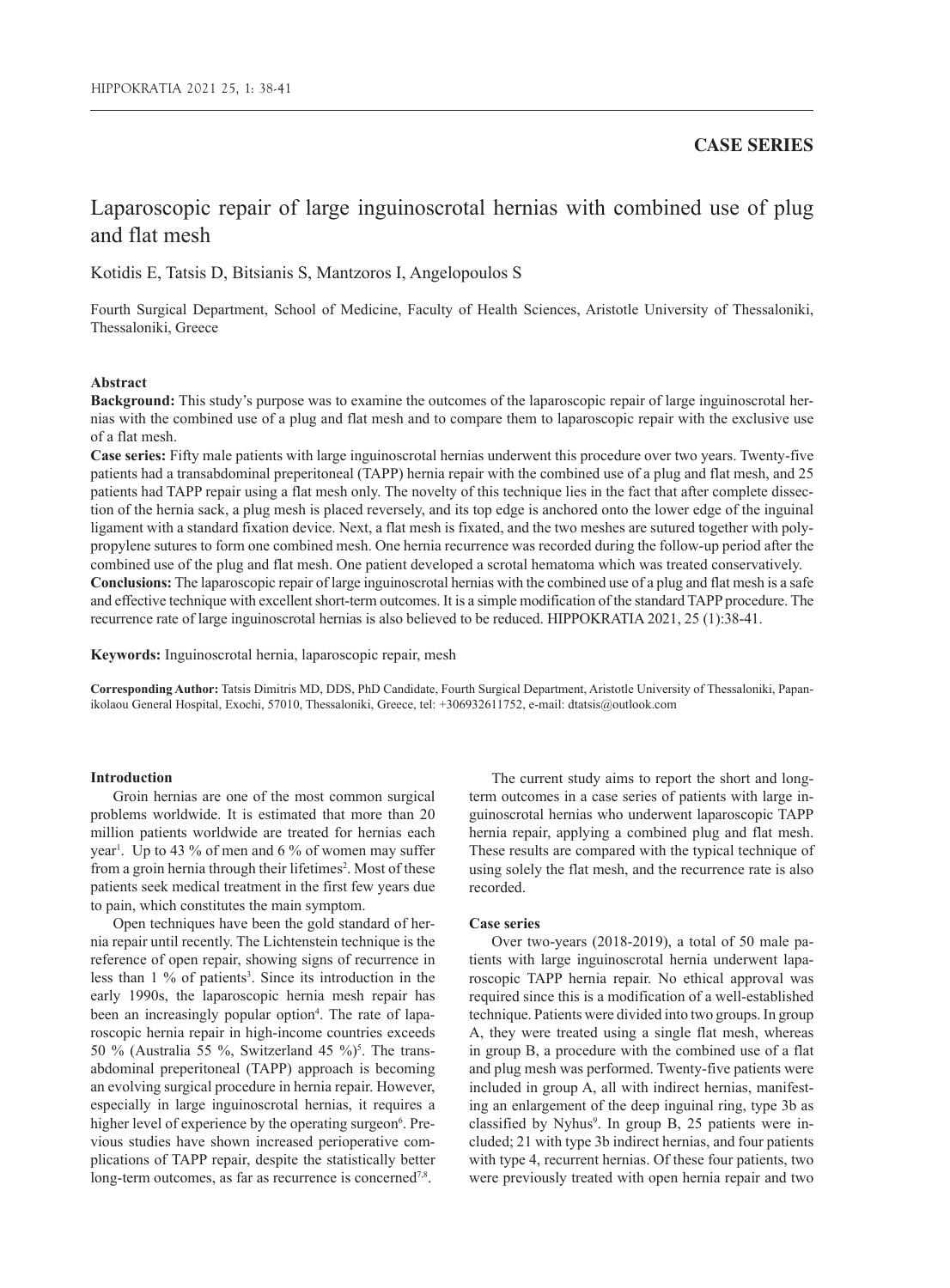with laparoscopic TAPP repair. Patients' mean age was 45 years (range: 32 to 56). All cases were elective, and the standard preoperative workup was completed prior to surgery [chest X-ray, electrocardiogram (ECG), and complete blood tests]. The follow-up period varied from two months up to two years. All postoperative complications were recorded, including postoperative pain, and recurrence on the time and follow-up.

For the combined use of a plug and mesh, the patient was placed in a supine position and three ports were placed: one for the camera in the umbilical area and another two 5 mm ports, one on the left and one on the right midclavicular line at the level of the umbilicus. Pneumoperitoneum was established and after the insertion of the camera the anatomical landmarks were defined. The spermatic cord was dissected free from the hernia sack and complete reduction of the sack was performed in all cases. After wide dissection of the preperitoneal space, a plug mesh was placed reversely, and its top edge was anchored to the interior ring of the inguinal canal (Figure 1, Figure 2). Next, a flat mesh sized 10 x 15 cm was fixated and the two meshes were sutured together with polypropylene sutures to form one combined mesh (Figure 3).

All cases were successfully completed laparoscopically and no need to conversion to open surgery was encountered. The average operative time was 50 minutes (35-60 minutes). There was zero mortality, and the postoperative morbidity included two patients who developed a scrotal hematoma, one per group, secondary to the ex-



**Figure 1:** Intraoperative laparoscopic image showing a plug mesh anchored on the lower edge of the inguinal ligament reversely after complete dissection of the hernia sack. Its top edge is anchored to the interior ring of the inguinal canal.



**Figure 2:** Intraoperative laparoscopic image showing the plug mesh fixated with a standard fixation device.

tensive hernia sack dissection. Both were treated conservatively, with one of them requiring repeated needle aspiration of the hematoma. None of the patients reported severe pain that could not be adequately controlled with non-opioid analgesics.

In group A, two incidences of recurrence were recorded, and were both managed via a TAPP repair with the combined used of plug and flat mesh but were not included in this present study. In group B, one recurrence was recorded, concerning a patient with a large defect hernia, which appeared after an open prostatectomy. The patient underwent a Lichtenstein tension-free hernia repair, with a combined use of plug and flat mesh. The odds ratio for the recurrence between the groups is 0.4792 (95 % confidence interval: 0.0406 to 5.6519) and p-value 0.5590, which is not statistically significant.

## **Discussion**

Laparoscopic hernia repair tends to become the standard of care in many centers today, since it provides comparable result to open repair with less postoperative pain and shorter recovery time. However, in contrast to other surgical procedures, the laparoscopic hernia repair is a completely different operation to the open approach. Thus, even experienced surgeons must familiarize themselves with totally different anatomy and approach. Therefore, it was no surprise that in the early stages the rate of serious complications was significantly higher after laparoscopic repair compared to open, a factor strictly associated with the surgeon's experience on the laparoscopic techniques<sup>5,10</sup>.

Currently, the recommendations on inguinal repair state that the laparoscopic technique should be preferred in younger patients and bilateral hernias. This consensus also outlines the possible difficulty of a laparoscopic surgical field which has been previously radiated, recommending an open approach in those patients. It is also suggested that in large hernia sacs where the content is intestinal, the use of laxatives preoperatively can reduce the volume of the herniated part, facilitating an easier reposition<sup>11,12</sup>. In addition, as far as the technical aspect of the repair is concerned, there has been a debate on single



**Figure 3:** Intraoperative laparoscopic image showing the flat mesh placed on top of the plug, and the two meshes are sutured together with polypropylene sutures to be combined as in one mesh.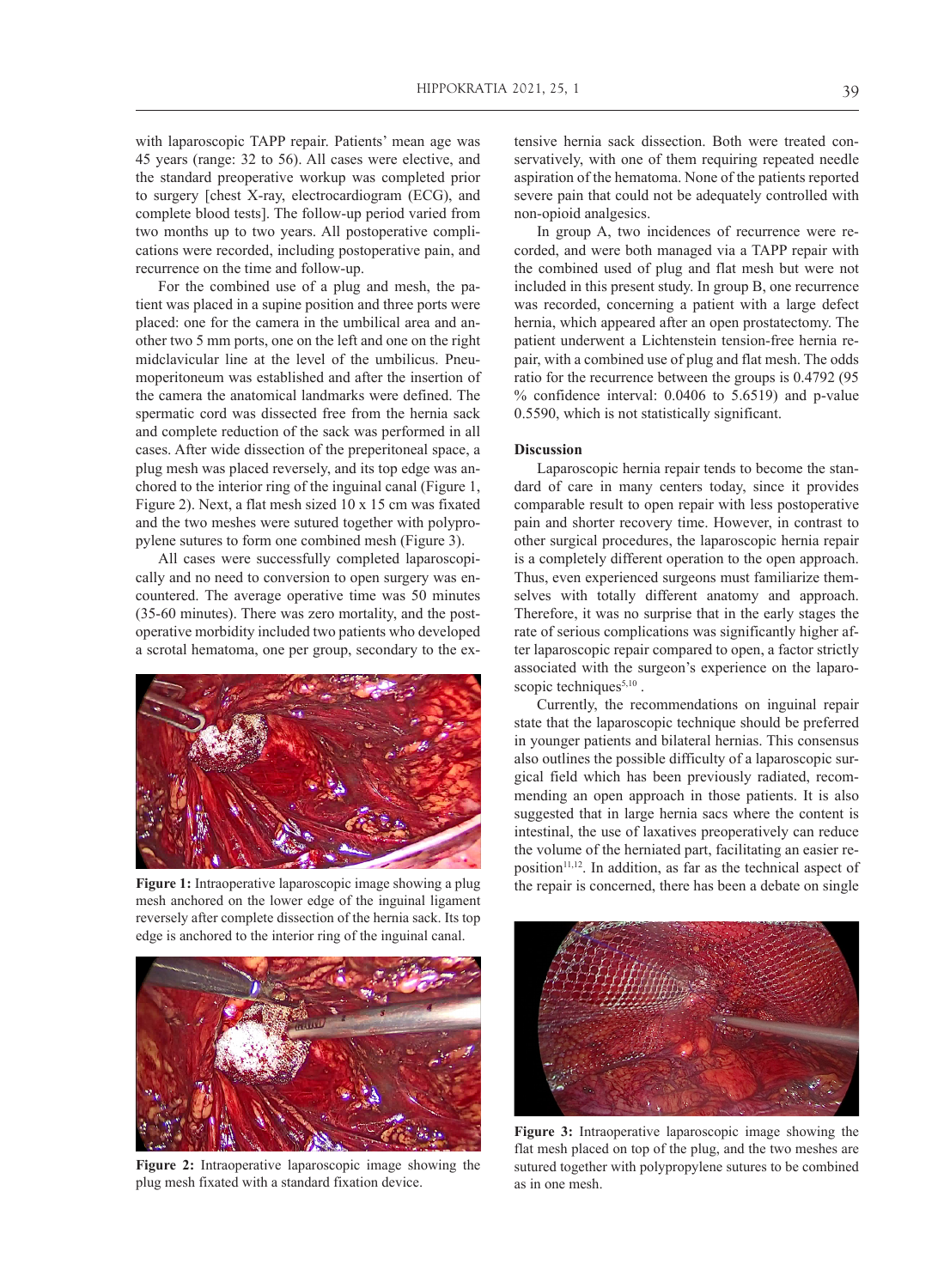or multi-port approach to hernia repair. We prefer the latter, as there is no significant difference in the surgical outcomes<sup>13</sup>. TAPP has been shown to have the same recurrence rates as open techniques in unilateral groin hernias and significantly lesser postoperative pain, either acute or chronic<sup>14,15</sup>.

Laparoscopic management of large inguinoscrotal hernias poses a challenge even for the experienced surgeons. The use of mesh, which is a standard of care in the current surgical management of hernias, is the most important factor in minimizing the hernia relapse. The flat mesh must be placed so that it should overlap the hernia orifice by 3 cm minimum<sup>10,16</sup>. The main reason for recurrence is the sliding of the hernia sac under the mesh tension free, as the flat mesh placement may be ineffective in upholding the sac. The combined use of the plug provides an extra retain on the flat mesh, thus securing the closure of the hernia, as it is well known in the open procedures<sup>17</sup>. Currently, there is no published data on the combined use of plug and flat mesh in the laparoscopic repair of inguinoscrotal hernias $18,19$ .

Typical complications of the inguinoscrotal hernia repair are inguinodynia, scrotal hematoma, surgical site infection, and hernia relapse<sup>20</sup>. The last has been significantly reduced since the use of mesh has become a standard in this operation. The reported recurrence rate after TAPP in the literature is 1.8-3 %, percentage which is in accordance with the total recurrence rate of our study (three patients,  $6\%$ ). The rate was higher in group A (8)  $\%$ ) than group B (4  $\%$ ), and the fact that did not reach statistical significance is attributed to the number of patients included in the study. A recent case report on recurring hernias states that the improper fixation of the mesh is the most important factor for recurrence after a TAPP procedure<sup>6</sup>.

Less common complications such as mesh migration have been associated with poor surgical technique and pose a challenging clinical problem. In our study, the only recorded complication was a 4 % (1 out of 25 patients in the study group) incidence of scrotal hematomas that were treated conservatively by aspiration of the blood. Other fluid collection, associated with the mesh presence, might emerge, but usually resolves without intervention<sup>21</sup>. Some surgeons use drainage to minimize the serum exertion, removing it in the third postoperative day. A systematic review studying adjunctive techniques to seromas' reduction, states that surgical drains can significantly reduce seromas in difficult dissections, but it remains questionable whether drainage should be used for a prolonged period $22$ .

None of the patients reported severe pain that could not be adequately controlled with analgesics<sup>23</sup>. The literature reports that 10 % of patients experience chronic pain after the placement of mesh in open techniques, and significantly less in laparoscopic repair $24,25$ .

A limitiation of this study is the time of follow-up. A small percentage of the patients complied to the two-year follow-up period designed for this study. A larger scale study with longer follow-up would provide additional information on the modified technique.

A recent study suggested that the robotic-assisted TAPP could have more advantageous effects than typical laparoscopy, especially in rather sizeable scrotal hernias, despite the higher mean surgical times<sup>26</sup>. Further studies would provide more data on this technique.

Concluding, the laparoscopic repair of a large inguinoscrotal hernia with the combined use of plug and flat mesh is a safe and effective technique with excellent short-term outcomes. It is a simple modification of the standard TAPP procedure, and we strongly believe that it could minimize the recurrence rate in patients with large inguinoscrotal hernias. Surgeons with the appropriate laparoscopic skills to perform a TAPP procedure will have no difficulty combining a plug with a flat mesh.

### **Conflict of Interest**

All authors declare that they have no conflict of interest.

#### **Acknowledgements**

We would like to thank Ms. Elena Fourligka, English Literature Teacher, for the technical language refinement of the manuscript.

#### **References**

- 1. HerniaSurge Group. International guidelines for groin hernia management. Hernia. 2018; 22: 1-165.
- 2. Kingsnorth A, LeBlanc K. Hernias: inguinal and incisional. Lancet. 2003; 362: 1561-1571.
- 3. Nordin P, Bartelmess P, Jansson C, Svensson C, Edlund G. Randomized trial of Lichtenstein versus Shouldice hernia repair in general surgical practice. Br J Surg. 2002; 89: 45-49.
- 4. Leung D, Ujiki MB. Minimally invasive approaches to inguinal hernia repair. J Long Term Eff Med Implants. 2010; 20: 105-116.
- 5. Sharma A, Chelawat P. Endo-laparoscopic inguinal hernia repair: What is its role? Asian J Endosc Surg. 2017; 10: 111-118.
- 6. Yaguchi Y, Inaba T, Kumata Y, Horikawa M, Kiyokawa T, Fukushima R. Two cases of early recurrence after transabdominal preperitoneal inguinal hernia repair. Asian J Endosc Surg. 2018; 11: 71-74.
- 7. O'Reilly EA, Burke JP, O'Connell PR. A meta-analysis of surgical morbidity and recurrence after laparoscopic and open repair of primary unilateral inguinal hernia. Ann Surg. 2012; 255: 846- 853.
- 8. Antoniou SA, Pointner R, Granderath FA. Current treatment concepts for groin hernia. Langenbecks Arch Surg. 2014; 399: 553-558.
- 9. Nyhus LM. Individualization of hernia repair: a new era. Surgery. 1993; 114: 1-2.
- 10. Tazaki T, Sasaki M, Kohyama M, Sugiyama Y, Uegami S, Shintakuya R, et al. Inguinoscrotal hernia containing the urinary bladder successfully repaired using laparoscopic transabdominal preperitoneal repair technique: A case report. Asian J Endosc Surg. 2019: 12: 201-203.
- 11. Staubitz JI, Gassmann P, Kauff DW, Lang H. Surgical treatment strategies for giant inguinoscrotal hernia - a case report with review of the literature. BMC Surg. 2017; 17: 135.
- 12. Agresta F, Mazzarolo G, Balbi P, Bedin N. Inguinal-scrotal hernias in young patients: is laparoscopic repair a possible answer? Preliminary results of a single-institution experience with a transabdominal preperitoneal approach. Hernia. 2010; 14: 471- 475.
- 13. Perivoliotis K, Tzovaras G, Sarakatsianou C, Baloyiannis I. Current status of single-port versus multi-port approach in lapa-